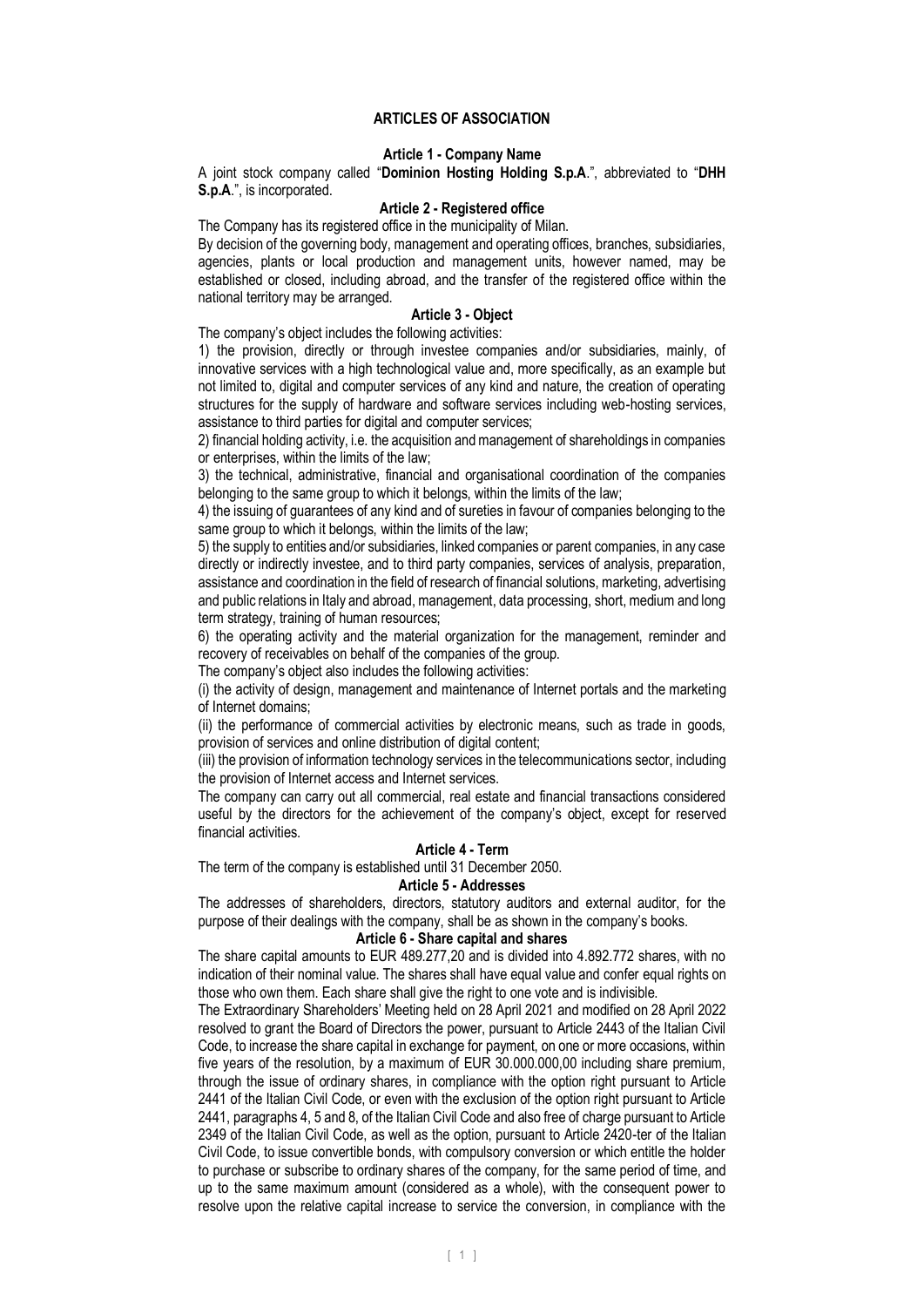option right pursuant to Article 2441 of the Italian Civil Code, or even with the exclusion of option rights pursuant to Article 2441, paragraphs 4 and 5, of the Italian Civil Code, in accordance with the terms and conditions and the criteria to be followed by the Board of Directors, as set out in the same resolution.

The Board of Directors of 20 May 2022 resolved to increase the share capital, pursuant to Article 2443 of the Civil Code, by a maximum nominal amount of EUR 50.600,00, plus share premium, through the issuance of a maximum of 506.000 ordinary shares without the indication of par value, having the same characteristics as those already in circulation, with the exclusion of option rights pursuant to Art. 2441, fifth and eighth paragraphs, of the Italian Civil Code, to be reserved for subscription to the beneficiaries of the "Piano Stock Option DHH 2022 - 2025" approved by the Shareholders' Meeting on 28 April 2022 by the deadline of 30 June 2026 at a price of EUR 1,79 per share to be charged EUR 0,10 to capital and the remainder to share premium.

The case of co-ownership is governed by Article 2347 of the Italian Civil Code. The shares are registered, indivisible and are subject to the regime of dematerialisation in accordance with current legislation and entered into the centralised management system for financial instruments pursuant to Articles 83-bis et seq. of Legislative Decree no. 58 of 24 February 1998 (the "**TUF**" [Consolidated Law on Financial Intermediation]). Shares may be subject to pledge, usufruct or seizure. In the event of an increase of capital, the newly issued shares may also be paid for by contributions in kind.

The extraordinary Shareholders' Meeting may resolve to allocate profits to employees of the company or its subsidiaries through the issuing, for an amount corresponding to the profits, of special categories of shares to be allocated individually to employees, with special rules concerning the form, method of transfer and rights due to shareholders; the share capital must be increased accordingly.

# **Article 7 - Financial instruments. Categories of Shares**

The company, with a resolution to be passed by the extraordinary Shareholders' Meeting with the majorities required by law, may issue equity financial instruments as per Article 2346, paragraph 6, of the Italian Civil Code or financial instruments as per Article 2349, paragraph 2, of the Italian Civil Code, which provide equity or administrative rights, excluding the right to vote at the general Shareholders' Meeting.

Within the limits established by law, and in accordance with the provisions of Articles 2348 and 2350 of the Italian Civil Code, the extraordinary Shareholders' Meeting may resolve to issue categories of preference shares, categories of shares with different rights, including with regard to the incidence of losses, or shares without voting rights, with multiple voting rights or voting rights limited to particular issues, or with voting rights subject to the occurrence of particular conditions that are not merely potestative.

### **Article 8 - Bonds**

The company may issue registered or bearer bonds, including convertible bonds and "cum warrant" bonds or warrants in accordance with legislation in force. The Shareholders' Meeting may grant the directors the power to issue convertible bonds in accordance with Article 2420 ter of the Italian Civil Code.

## **Article 9 - Allocated assets**

Assets allocated for a specific business are established by resolution of the governing body pursuant to Article 2447-ter of the Italian Civil Code. In the same way, the conclusion of loan agreements pursuant to Article 2447-bis letter b) of the Italian Civil Code must be authorised.

# **Article 10 - Loans and shareholders' contributions**

The company may receive payments and loans from its shareholders, for free or for valuable consideration with or without any obligation of reimbursement, in compliance with applicable regulatory provisions, particularly those governing the collection of savings from the public. Shareholders' contributions may relate to sums of money, assets in kind or receivables, in accordance with the resolutions of the Shareholders' Meeting.

### **Article 11 - Transferability and trading of shares**

Shares are freely transferable in accordance with the law. The shares may be admitted to trading on regulated markets and multilateral trading systems in accordance with current legislation, with specific regard to the multilateral trading system known as Milan, managed and organised by Borsa Italiana S.p.A. (respectively, the "**Euronext Growth Milan**" and "**Borsa Italiana**"). If, as a result of admission to Euronext Growth Milan or even independently from this, the shares are widely distributed among the public, pursuant to the combined provisions of Articles 2325-bis of the Italian Civil Code, 111-bis of the implementing provisions of the Italian Civil Code and 116 of the TUF, the provisions of the Italian Civil Code and the TUF will apply to companies with widely distributed shares and any clauses in these Articles of Association that are incompatible with the rules governing such companies will automatically lapse.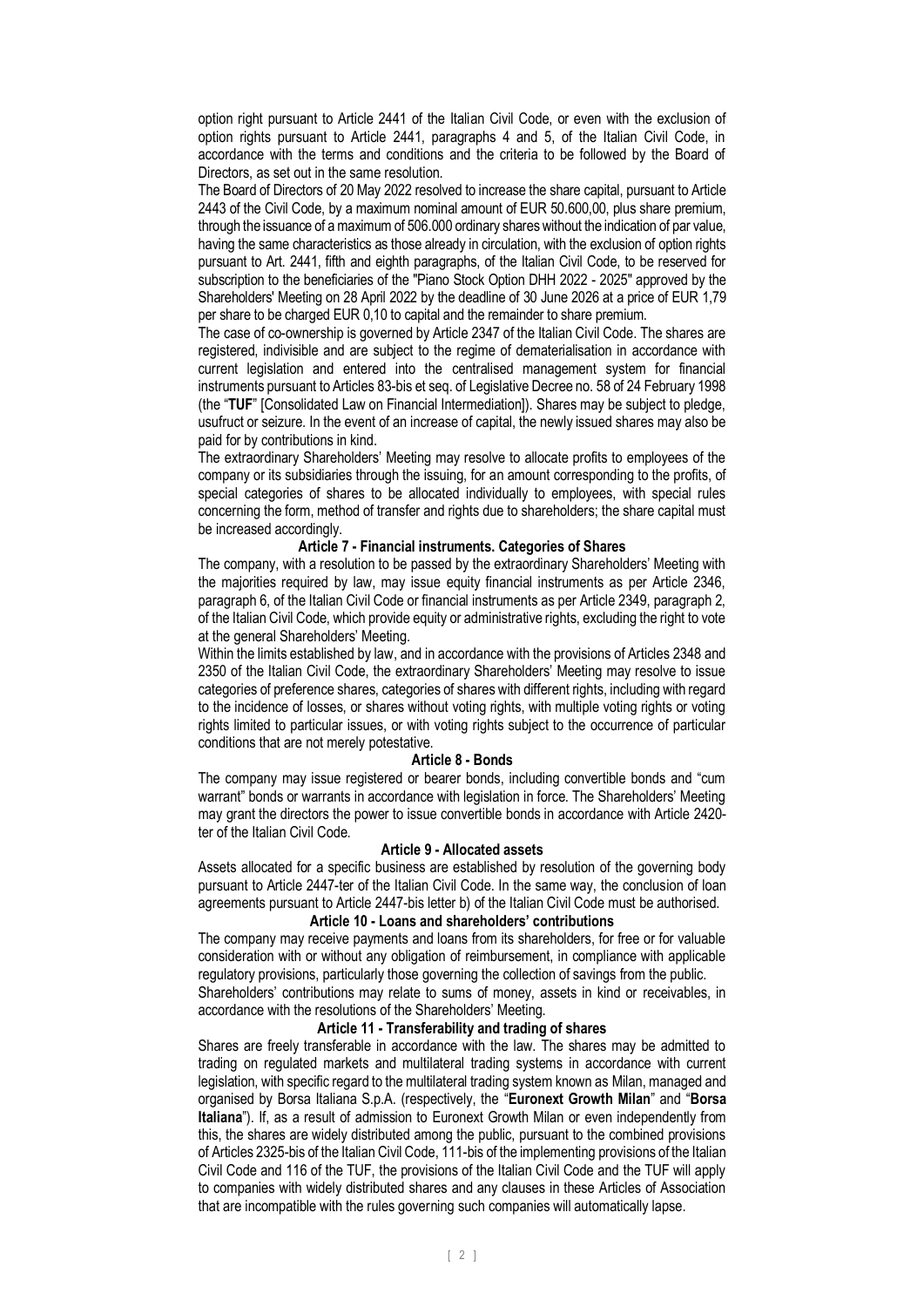To the extent that admission to multilateral trading systems and/or other markets for financial instruments gives concrete form - according to the law in force at the time - to the requirement that the shares be listed on regulated markets pursuant to Article 2325-bis of the Italian Civil Code, the rules laid down in the Italian Civil Code for companies with listed shares will also apply. If the requirement that the shares be listed on regulated markets pursuant to Article 2325-bis of the Italian Civil Code or that the shares be traded on a multilateral trading facility is met, the option rights falling to shareholders may be excluded, pursuant to the Article 2441, paragraph 4, second sentence of the Italian Civil Code, up to a limit of 10% of the existing share capital, provided that the issue price corresponds to the market value of the shares and this is confirmed in a specific report by a statutory auditor or auditing firm. The reasons for the exclusion or limitation as well as the criteria adopted for the determination of the issue price must appear in a special report by the directors, filed at the company's registered office and published on the company's website within the terms for convening the Shareholders' Meeting, except where required by special laws.

### **Article 12 - Withdrawal**

Shareholders have the right to withdraw in the cases and with the effects provided for by law. However, there is no right of withdrawal in the event of an extension of the company's term or the introduction of limits on the circulation of shares.

Shareholders who do not vote in favour of the resolutions that result in their exclusion from trading are also entitled to withdraw, except in cases where the exclusion is functional to the admission of shares to a regulated market in the European Union.

## **Article 13 - Management and coordination activities**

The company must indicate if it is subject to the management and coordination activities of others in documents and correspondence, as well as by means of registration, by the directors, with the section of the register of companies referred to in Article 2497-bis, paragraph 2, of the Italian Civil Code.

# **Article 14 - Provisions on takeover bids**

As from the moment when the shares issued by the company are admitted to trading on Euronext Growth Milan, the provisions relating to mandatory public offerings for the purchase and exchange concerning listed companies contained in the TUF and Consob's implementing regulations (hereinafter, "**the regulations referred to**") shall apply by way of voluntary reference ("*richiamo volontario*") and insofar as they are compatible, limited to the provisions referred to in the Euronext Growth Milan Regulations as subsequently amended (the "**Euronext Growth Milan Issuers' Regulations**").

Any determination appropriate or necessary for the proper conduct of the offer (including those possibly relating to the determination of the offer price) will be adopted pursuant to and for the purposes of Article 1349 of the Italian Civil Code, at the request of the company and/or the shareholders, by the Panel referred to in the Euronext Growth Milan Issuers' Regulations prepared by Borsa Italiana, which will also provide for the timing, methods and costs of the related procedure, and the publicity of the measures thus adopted in accordance with the said Regulations.

Without prejudice to any legal rights of the recipients of the offer, the exceeding of the shareholding threshold provided for by Article 106, paragraphs 1, 1-bis, 1-ter, 3 letter (a), 3 letter (b) - without prejudice to the provision of paragraph 3-quater - and 3-bis of the TUF, if not accompanied by the communication to the Board of Directors and the presentation of a total public offer within the terms provided by the regulations referred to and any determination that may be made by the Panel with reference to the offer itself, as well as any failure to comply with such determinations shall result in the suspension of the right to vote in relation to the excess shareholding.

# **Article 14-bis - Obligation and right to purchase**

As from the time the shares issued by the company are admitted to trading on Euronext Growth Milan and until such time as similar rules are made compulsorily applicable, the provisions relating to listed companies contained in the TUF and Consob's implementing regulations (hereinafter, "**the regulations referred to**") concerning the obligation to purchase and the right to purchase as per Articles 108 (with the exception of paragraph 5) and 111 of the TUF as well as Article 109 of the TUF (also with reference to the guidelines expressed by Consob concerning the obligation to purchase and the right to purchase or the guidelines and/or provisions referred to in the Euronext Growth Milan Issuers' Regulation are applicable by voluntary reference and insofar as they are compatible in that regard, all in any case to the extent compatible with the application of Articles 108 and 111 TUF and the further provisions of this Article).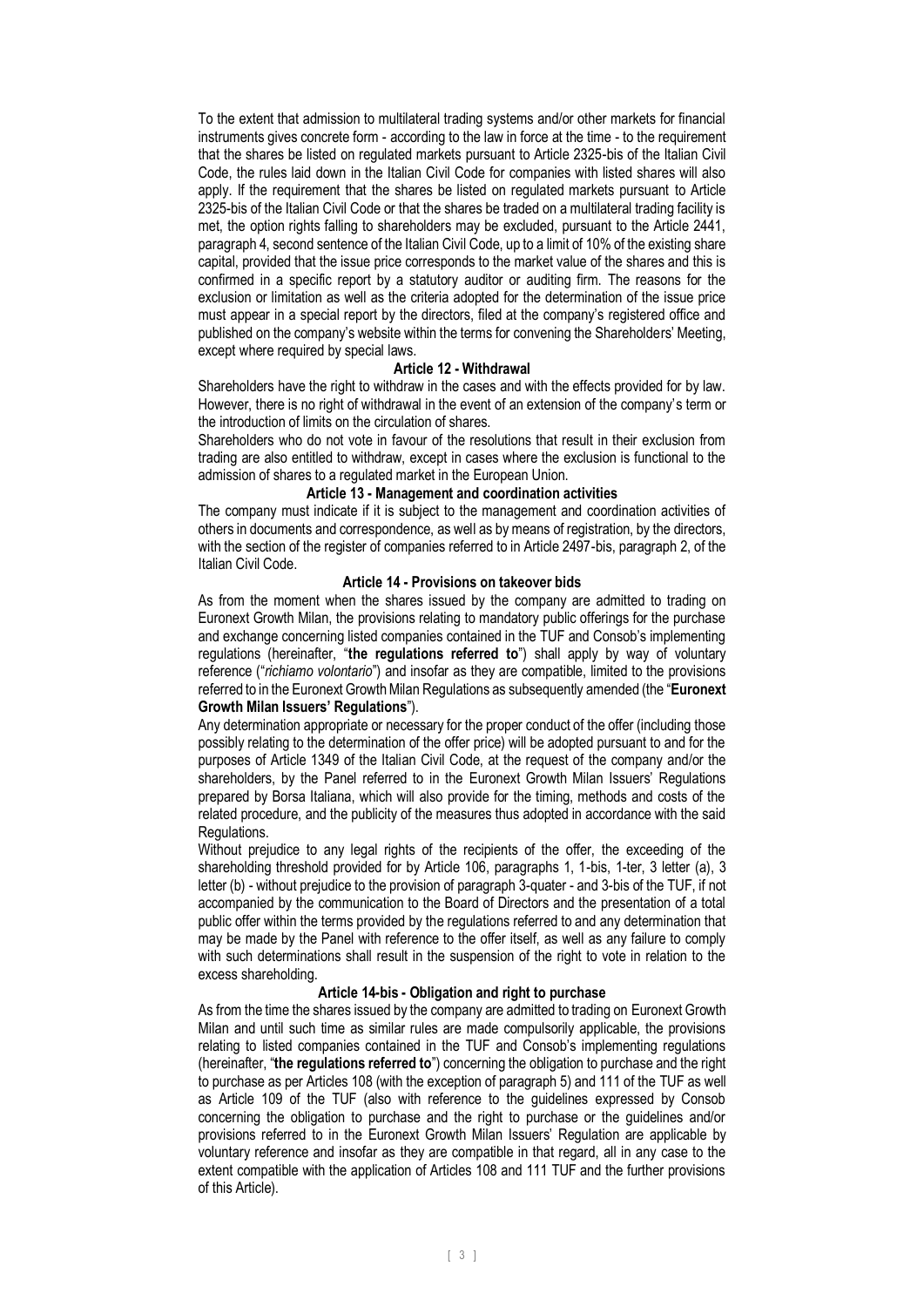For the same period referred to in the preceding paragraph, Article 111 of the TUF and, for the purposes of its application, the provisions of these Articles of Association and the related regulations referred to therein, will apply - by way of express voluntary reference to said regulations pursuant to these Articles of Association and therefore independently of the provisions of the TUF in this regard (and therefore entirely by agreement) - to any additional financial instruments (other than shares) that may be issued by the company from time to time in the event that the owner holds at least 95% of the related class and/or type of financial instrument issued.

For the purposes of determining the consideration referred to in Article 108, paragraph 4, of the TUF for the exercise of the obligation and right to purchase referred to in Articles 108 and 111 of the TUF, this consideration will be equal to the higher of (i) the highest price foreseen for the purchase of securities of the same category during the 12 months prior to the occurrence of the right or obligation to purchase by the party required to do so, or by parties acting in concert with him, as far as known to the Board of Directors, and (ii) the weighted average market price during the last 6 months prior to the occurrence of the obligation or right to purchase.

For the purposes of this Article, "shareholding" means a portion, held directly or indirectly through trustees or interposed third party, of the securities issued by the company that confer voting rights in shareholders' resolutions concerning the appointment or removal of directors.

The exceeding of the shareholding threshold provided for in Article 108, paragraphs 1 and 2, of the TUF (also following any increase in voting rights), not accompanied by the communication to the Board of Directors and the fulfilment of the obligations functional to implement the obligation to purchase within the terms set out in the regulations referred to, entails the suspension of the right to vote in relation to the exceeding shareholding, which may be ascertained at any time by the Board of Directors.

The provisions of this Article shall apply exclusively in cases where the public purchase and exchange offer and/or the obligation to purchase and/or the right to purchase are not otherwise subject to the supervisory powers of Consob and the relevant provisions of the TUF.

#### **Article 14-ter - Delisting of the shares from trading**

The company requesting Borsa Italiana to delist its financial instruments from Euronext Growth Milan must communicate its intention to delist by also informing the Euronext Growth Advisor and must separately inform Borsa Italiana of the preferred delisting date at least twenty trading days prior to that date.

Without prejudice to the exceptions provided for in the Euronext Growth Milan Issuers' Regulations, the request must be approved by the company's Shareholders' Meeting with a majority of 90% of the participants. This quorum shall apply to any resolution of the company which may result, even indirectly, in the exclusion from trading on Euronext Growth Milan of financial instruments, as well as to any resolution amending this provision of the Articles of Association.

The aforementioned quorum to adopt resolutions does not apply if, as a result of the execution of the resolution, the shareholders of the Company hold, or are assigned, shares listed for trading on Euronext Growth Milan, on a regulated market in the European Union or on a multilateral trading facility registered as an "SME growth market" pursuant to Article 33 of the MIFID Directive 2014/65 (as subsequently amended or supplemented) which has provided equivalent protection for investors or - in the event of specific conditions - Borsa Italiana decides otherwise.

### **Article 15 - Information obligations in relation to the relevant shareholdings and identification of the shareholders**

As soon as the shares issued by the company are listed for trading on Euronext Growth Milan, the "Transparency Rules" as defined in the Euronext Growth Milan Issuers' Regulations apply, with specific regard to the communications and information due from "significant shareholders" (as defined in the Euronext Growth Milan Issuers' Regulations).

Each shareholder, if the number of their own shares with voting rights (or of votes only in the case of an increase in such rights and even if such rights are suspended), following purchase or sale transactions, reaches or exceeds or falls below the thresholds set by the Euronext Growth Milan Issuers' Regulations (the "**Significant Shareholding**") is required to notify the company's Board of Directors of this situation, within four trading days from the day on which the transaction involving the "material change" (within the meaning of the Euronext Growth Milan Issuers' Regulations) was carried out, in accordance with the terms and procedures set out in the Transparency Rules.

Failure to inform the Board of Directors of the above will result in the application of the Transparency Rules. In the event of non-compliance with this prohibition, the resolution of the Shareholders' Meeting or other act, adopted with the vote or, in any case, the decisive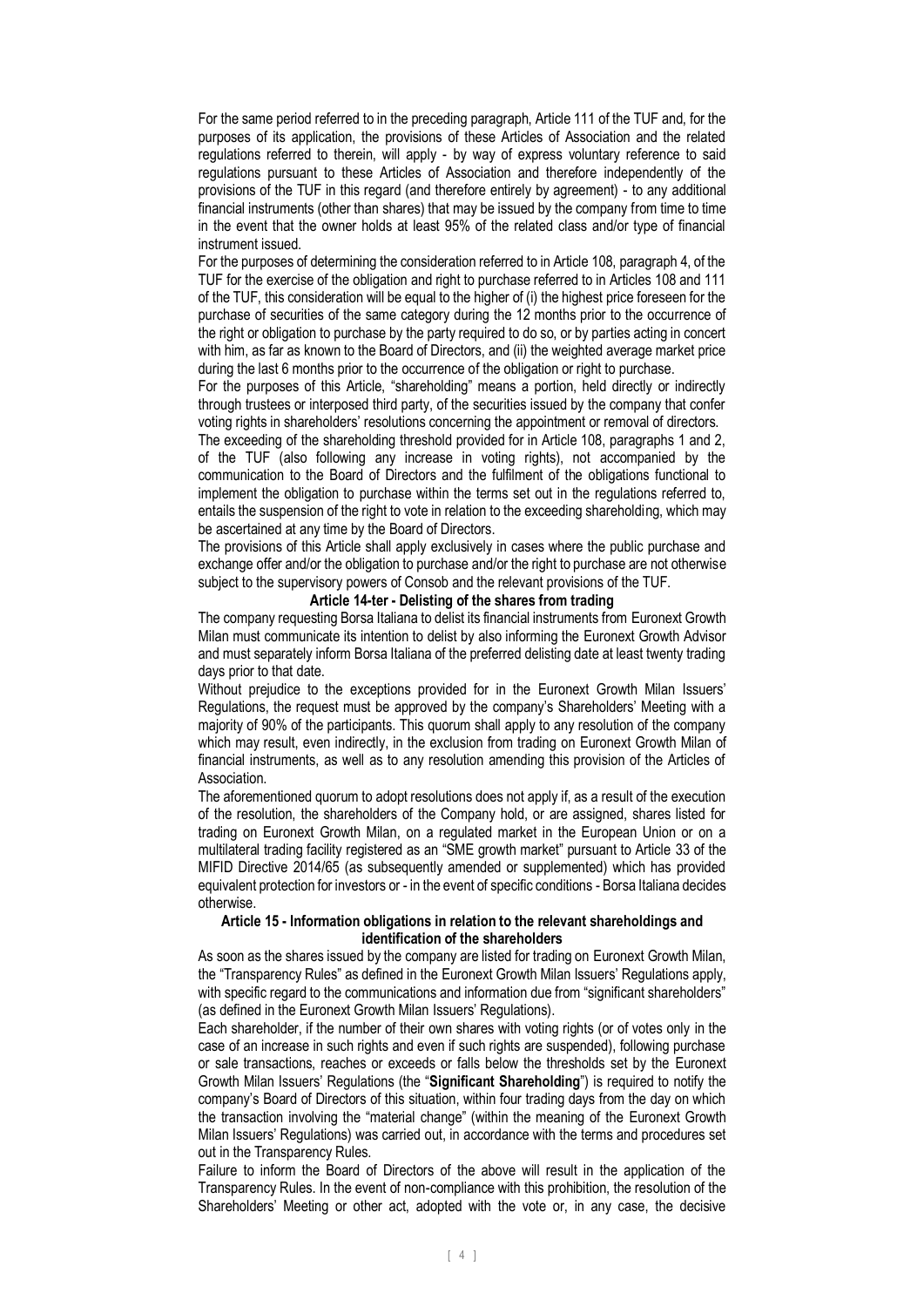contribution of the Significant Shareholding, may be challenged in accordance with the provisions of the Italian Civil Code. The Shareholding with respect to which the voting right may not be exercised is nonetheless taken into account for purposes of verifying that the pertaining Shareholders' Meeting has been duly constituted.

The company may request, also through a third party designated by the company and at its own expense, that intermediaries identify shareholders who hold shares representing more than 0,5% of the share capital with voting rights, in accordance with the procedures provided for by the laws and regulations applicable from time to time. The costs of the identification process are borne by the company. The company is also required to make the same request upon the application of one or more shareholders representing at least the share of capital specifically provided for companies with shares listed for trading on Euronext Growth Milan or - in the absence thereof - at least half of the shareholding required for the submission of lists pursuant to Article 26 below, in all cases to be proved by filing appropriate certification. Unless otherwise provided for by the laws and regulations in force from time to time, the costs relating to the request for identification of shareholders upon the application of shareholders, shall be divided among the requesting shareholders in proportion to their respective percentages of shareholding in the share capital (with the sole exception of the costs of updating the shareholders' register, which shall be borne by the company and therefore regardless of when the request is made).The company is required to inform the market, in the manner provided for by the laws and regulations applicable from time to time, of the submission of the request for identification, both at the request of the company and at the request of the shareholders, disclosing, depending on the case, respectively, the pertaining reasons or the identity and overall shareholding of the requesting shareholders. The data received shall be made available to all shareholders in a computerised form in a commonly used format and at no charge to them.

### **Article 16 - Convening and location of the Shareholders' Meeting**

The ordinary Shareholders' Meeting shall be convened by the governing body at least once a year within one hundred and twenty days of the end of the financial year; this deadline may be extended up to one hundred and eighty days if the company is required to prepare consolidated financial statements, or where necessitated by specific requirements relating to its corporate purpose and structure.

The meeting is convened at any place in the Municipality where the company has its registered office, at the choice of the governing body, or somewhere else, provided that it is within the European Union.

The Shareholders' Meeting is convened within the terms prescribed by the laws and regulations in force at the time by means of a notice published on the Company's website and in addition - also in extracts if permitted by the regulations in force - in the Official Journal of the Italian Republic or in at least one of the following daily newspapers:

Il Sole 24 Ore, Corriere della Sera, Milano Finanza or Italia Oggi.

If and for as long as the company does not use the venture capital market or the pertaining financial instruments for which the Shareholders' Meeting is to be held are not listed on a regulated market or multilateral trading facility, the meeting is called by registered letter with notice of receipt or by fax or e-mail at least 8 days before the meeting.

The notice convening the meeting must indicate:

- the location in which the Shareholders' Meeting is held and any locations that will be electronically connected to such location;

- the date and time of the first convening of the meeting and of any subsequent calls;

- the items on the agenda;

- any other information that may be required by law.

## **Article 17 - Plenary Shareholders' Meeting**

Even in the absence of being formally convened, the meeting is considered regularly constituted when the entire share capital is represented, all those entitled to vote are in attendance and the majority of the members of the governing body and the majority of the members of the board of statutory auditors participate in the meeting (also by teleconference pursuant to Article 22 below).

In this case, each of the attendees may challenge the discussion (and voting) on the items on agenda on which he/she believes that he/she has not been sufficiently informed.

### **Article 18 - Powers of the ordinary Shareholders' Meeting**

The ordinary Shareholders' Meeting resolves upon matters reserved to it by the law. In any case, the ordinary Shareholders' Meeting is responsible for resolutions concerning the acquisition of shareholdings that entail unlimited liability for the obligations of the investee company.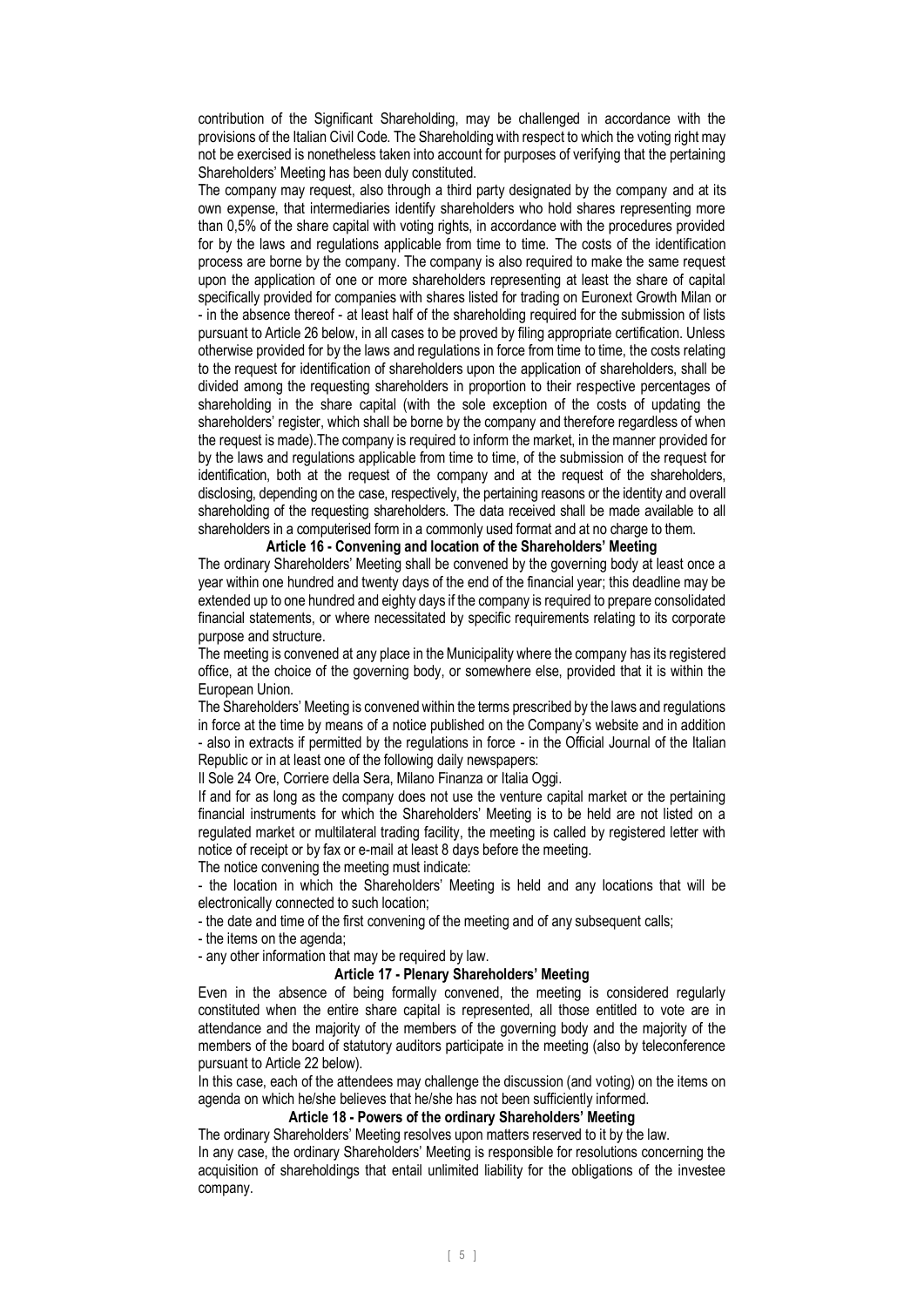As soon as the shares issued by the company are listed for trading on Euronext Growth Milan, the prior authorisation of the ordinary Shareholders' Meeting is required, pursuant to Article 2364, paragraph 1, no. 5, of the Italian Civil Code, in addition to the cases provided for by law, in the following cases:

(i) acquisitions of shareholdings or businesses or other assets that constitute a "reverse takeover" within the meaning of the Euronext Growth Milan Issuers' Regulations;

(ii) disposals of shareholdings or businesses or other assets that constitute a "substantial change of business" within the meaning of the Euronext Growth Milan Issuers' Regulations;

(iii) request the delisting of the company's shares from trading on Euronext Growth Milan,

without prejudice to the other provisions of Article 14-ter above of these Articles of Association. **Article 19 - Powers of the extraordinary Shareholders' Meeting**

The extraordinary Shareholders' Meeting shall resolve on amendments to the Articles of Association, the appointment, replacement and powers of liquidators and any other matter expressly assigned by law to its remit.

The extraordinary Shareholders' Meeting may grant the Board of Directors the power to increase the share capital and issue convertible bonds, up to a specific amount and for a maximum period of 5 years from the date of the shareholders' resolution to delegate such power.

In addition to the powers of the Shareholders' Meeting, the governing body is responsible for resolutions concerning the items indicated in Articles 2365, paragraph 2, and 2446, last paragraph, of the Italian Civil Code.

## **Article 20 - Quorum of the Shareholders' Meeting**

The Ordinary and Extraordinary Shareholders' Meetings, whether in first or second call, shall pass valid resolutions with the attendance and majorities respectively established by Articles 2368 and 2369 of the Italian Civil Code, without prejudice to the other provisions of Article 14 ter above of these Articles of Association.

The *quorums* established for the second convening shall also apply to any subsequent convening.

The *quorums* for the constitution and passing of resolutions that refer to percentages of the share capital are always determined by calculating - in the relative meetings and with reference exclusively to the matters for which this right of increase is provided for - any multiple voting rights. On the other hand, the entitlement to exercise rights, other than voting rights, due to the possession of certain percentages of the share capital is always determined regardless of any multiple voting rights that may be due.

### **Article 21 - Attendance at Shareholders' Meetings**

Eligibility to attend the Shareholders' Meeting and exercise the right to vote are governed by the laws in force.

Those who have the right to vote may be represented at the Shareholders' Meeting in accordance with the law, by means of a proxy issued in accordance with the procedures provided for by regulations in force.

The company may also designate for each Shareholders' Meeting one or more parties to whom those entitled to vote may grant a proxy. In this case, Article 135-undecies of the TUF and the consequent provisions of the Consob implementing regulations, as amended and/or supplemented from time to time, will apply by voluntary reference. Any designated representatives and the necessary operating instructions are set out (also in excerpts) in the notice convening the meeting.

### **Article 22 - Shareholders' Meetings by teleconference**

The Shareholders' Meeting, whether ordinary or extraordinary, may be held with those in attendance located in several places, whether adjacent or distant, connected by means of audio, video or tele-conference, provided that the meeting is conducted in plenary session and the principles of good faith and equal treatment of shareholders are complied with; it is therefore necessary that:

- the Chairman of the Shareholders' Meeting, including through his/her office of Chairman, is able to ascertain the identity and entitlement of those in attendance, distribute to them via fax or e-mail any documents specifically prepared for the meeting, direct the meeting, ascertain and announce the results of a vote;

- the person in charge of drafting the minutes is in a position to adequately perceive the events of the meeting for which the minutes are being drafted;

- those in attendance may join in the discussion and vote simultaneously on the items on the agenda, and examine, receive or send documents;

- the notice of call indicates (except if the meeting is plenary) the locations which are connected through audio/video conferencing means at the responsibility of the company, where the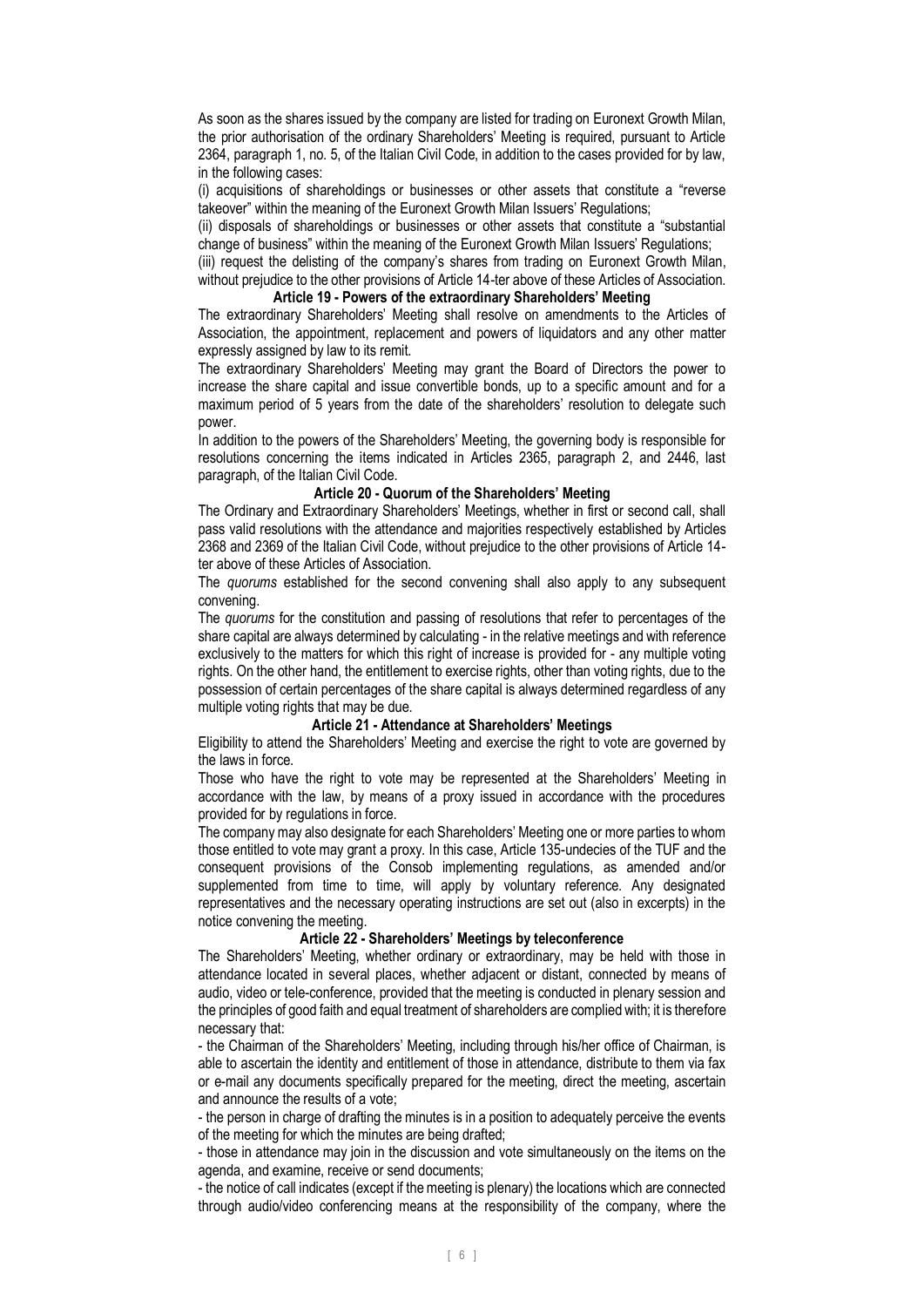attendees may congregate, provided however that the meeting is deemed to be held in the location where the Chairman and/or the person in charge of drafting the minutes are in attendance.

Where provided for by law from time to time, it is also possible to hold meetings without indicating a physical location, or exclusively by digital means, provided that this and the relevant connection procedures is expressly indicated in the notice convening the meeting.

#### **Article 23 - Chairman and secretary of the shareholder's meeting. Taking of the Minutes**

The Shareholders' Meeting is chaired by the Chairman of the Board of Directors or, if absent, by the most senior of the directors present in terms of age.

If no member of the governing body is present, or if the person appointed according to the above rules is not available, the meeting shall be chaired by the person elected by the majority of the members present; the secretary shall be appointed in the same way.

The Shareholders' Meetings are recorded in minutes drafted by the secretary, appointed by the meeting itself, and signed by the president and the secretary (or where allowed, solely by the secretary).

Where required by the law - i.e. when the Chairman of the meeting deems it appropriate - the minutes of the meeting shall be drawn up by a notary public.

# **Article 24 - Special Shareholders' Meeting**

If there is more than one class of shares or financial instruments with voting rights, each holder is entitled to participate in the special meeting of the class to which they belong.

## **Article 25 - Directors**

The directors need not be shareholders, they shall remain in office for a period not exceeding three financial years, as established at the time of their appointment, and their term of office shall expire on the date of the Shareholders' Meeting convened to approve the financial statements for the last financial year of their office.

Directors may be re-elected.

## **Article 26 - Board of Directors**

The Board of Directors consists of a minimum of three and a maximum of eleven members. If a Board of Directors is appointed consisting of an even number of members, in the event of a tie, the vote of the Chairman of the Board of Directors (i.e. the person chairing the meeting) shall be worth double.

The Ordinary Shareholders' Meeting is responsible for determining the number of members of the Board of Directors and their term of office.

All Directors must meet the requirements of eligibility, professionalism and integrity required by law and other provisions, including regulatory provisions, applicable to the company from time to time. If the company's shares or other financial instruments are listed for trading on Euronext Growth Milan, at least one director - or the different number provided for from time to time by the Euronext Growth Milan Issuers' Regulations - chosen from among the candidates who have been previously identified or positively evaluated by the Euronext Growth Advisor, must meet the independence requirements pursuant to Article 148, paragraph 3, of the TUF, as referred to in Article 147-ter, paragraph 4, of the TUF (the "**Independent Director**").

The loss of the aforementioned requirements on the part of the directors entails forfeiture of the office. Directors are required to promptly notify the company of the loss of functional requirements for employment and retention thereof.

Directors are appointed by the Shareholders' Meeting on the basis of lists presented by the shareholders in which the candidates must be listed, each with a sequential number.

Only shareholders who alone or together with other shareholders represent at least 5% of the share capital are entitled to submit lists.

Each candidate may appear on only one list otherwise they are ineligible. No shareholder may submit or participate in submitting more than one list, not even through an interposed third party or trust company.

In the event that a shareholder has participated in the presentation of more than one list, the presentation of these lists will be invalid if the shareholder's shareholding is decisive in reaching the required threshold.

The lists, accompanied by the professional CV of each designated person and signed by the shareholders who submitted them, must be delivered to the Shareholders' Meeting in advance and, in any case, at the latest by the fifth calendar day prior to the date of the first convening of the Shareholders' Meeting, together with the documentation proving the status of shareholders by those who submitted them. By the same deadline, declarations must be filed by each candidate accepting their candidacy and declaring, under their own responsibility, that there are no grounds for ineligibility or incompatibility as provided for by law, as well as that they meet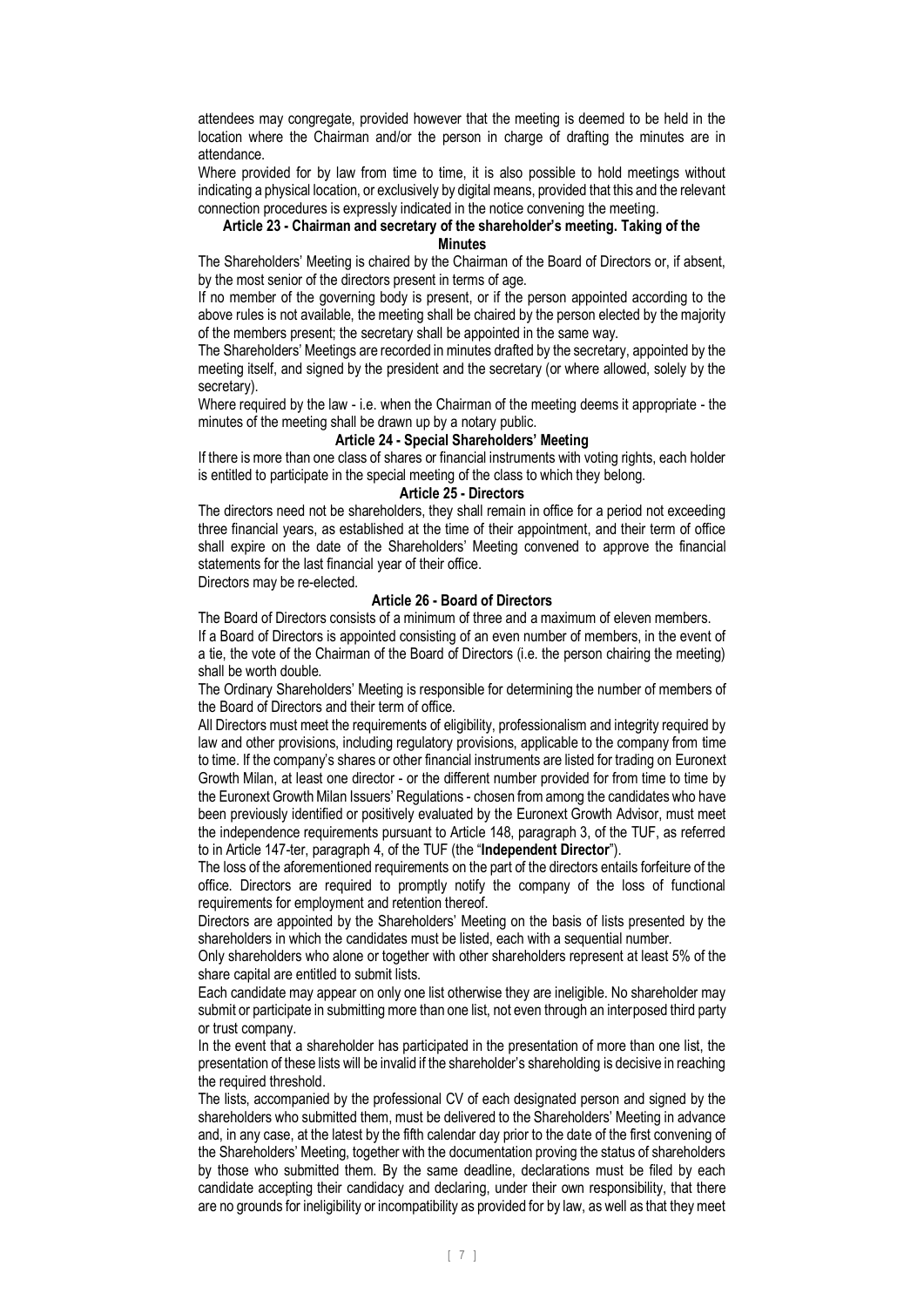any requirements prescribed by law and regulations for members of the Board of Directors and, if applicable, that they meet the independence requirements provided for in Article 148, paragraph 3, of the TUF. Each list must include and indicate the minimum number of Independent Directors envisaged in the Articles of Association. For the latter, an attestation by the Euronext Growth Advisor must also be filed, showing that they have been previously identified or positively evaluated by the Euronext Growth Advisor, in accordance with the procedures and deadlines to be specifically indicated in the notice convening the Shareholders' Meeting, if not already detailed on the company's website.

Lists submitted without complying with the above provisions shall be considered as not submitted.

The candidates elected as members of the Board of Directors are those listed in sequential order on the list that obtains the highest number of votes ("**Majority List**") in a number equal to the total number of members of the governing body to be elected minus one. If the Majority List contains a number of candidates greater than the total number of members of the governing body to be elected, the candidates with the lowest sequential number equal to the total number of members of the governing body to be elected minus one are elected.

In addition, a Director is elected from the second list that obtained the highest number of votes - and which, in accordance with the applicable provisions, is not connected, even indirectly, with the shareholders who submitted or voted for the Majority List - in the person of the candidate indicated with the first number on said list.

The candidate indicated as such in the list that obtained the highest number of votes or in the only list presented is elected Chairman of the Board of Directors. Failing this, the Chairman is appointed by the Shareholders' Meeting with the ordinary majorities required by law or by the Board of Directors.

Lists which have not obtained a percentage of votes equal to at least half of that required for their presentation will not be taken into account.

If only one list is submitted or if no list at all is submitted, the Shareholders' Meeting shall pass resolutions with the majorities required by law. However, this shall be without prejudice to any other and further provisions provided for by mandatory laws or regulations as well as the provisions of these Articles of Association in relation to the characteristics of the directors to be elected, including, therefore, the obligation to comply with the minimum number of Independent Directors as well as their prior identification or positive evaluation by the Euronext Growth Advisor. For the appointment of directors other than in the case of renewal of the entire Board of Directors, the Shareholders' Meeting shall pass resolutions with the majorities required by law; the term of office of the directors thus appointed shall expire at the same time as that of the directors in office at the time of their appointment, without prejudice to the obligation to comply with the minimum number of Independent Directors provided for in the Articles of Association and the obligation for prior identification or positive evaluation by the Euronext Growth Advisor. In all cases where it is provided that the appointment of directors must be carried out by the Shareholders' Meeting with the majorities required by law (and therefore without a list having been, or requiring to be, presented), the submission of the attestation of the Euronext Growth Advisor necessary for the appointment of the Independent Directors must be made no later than the time set for the start of the Shareholders' Meeting and in the place envisaged for the holding of the pertaining meeting.

Legal persons or entities other than individuals may also be appointed as directors, subject to the limits or requirements deriving from specific provisions of law for certain types of companies and compliance with the requirements for assuming and maintaining the office also for the aforementioned legal person. Each legal person director must designate, for the exercise of the function of director, an individual representative belonging to its organization, who assumes the same obligations and the same civil and criminal responsibilities provided for the directors who are natural persons and is required to meet the same requirements for assuming and maintaining the office, without prejudice to the joint and several liability of the legal person director. The publicity formalities relating to the appointment of the director shall be carried out in respect of both the director who is a legal person and the individual appointed by them.

### **Article 27 - Convening of the Board of Directors**

The Board of Directors may also meet in a place other than the registered office, provided that it is in Europe, if the Chairman considers it necessary or when a written request is made by two of its members. The convocation is made by the Chairman by letter, telegram, fax or e-mail at least three days in advance to each member of the Board of Directors and the Board of Statutory Auditors or, in urgent cases, at least one day in advance.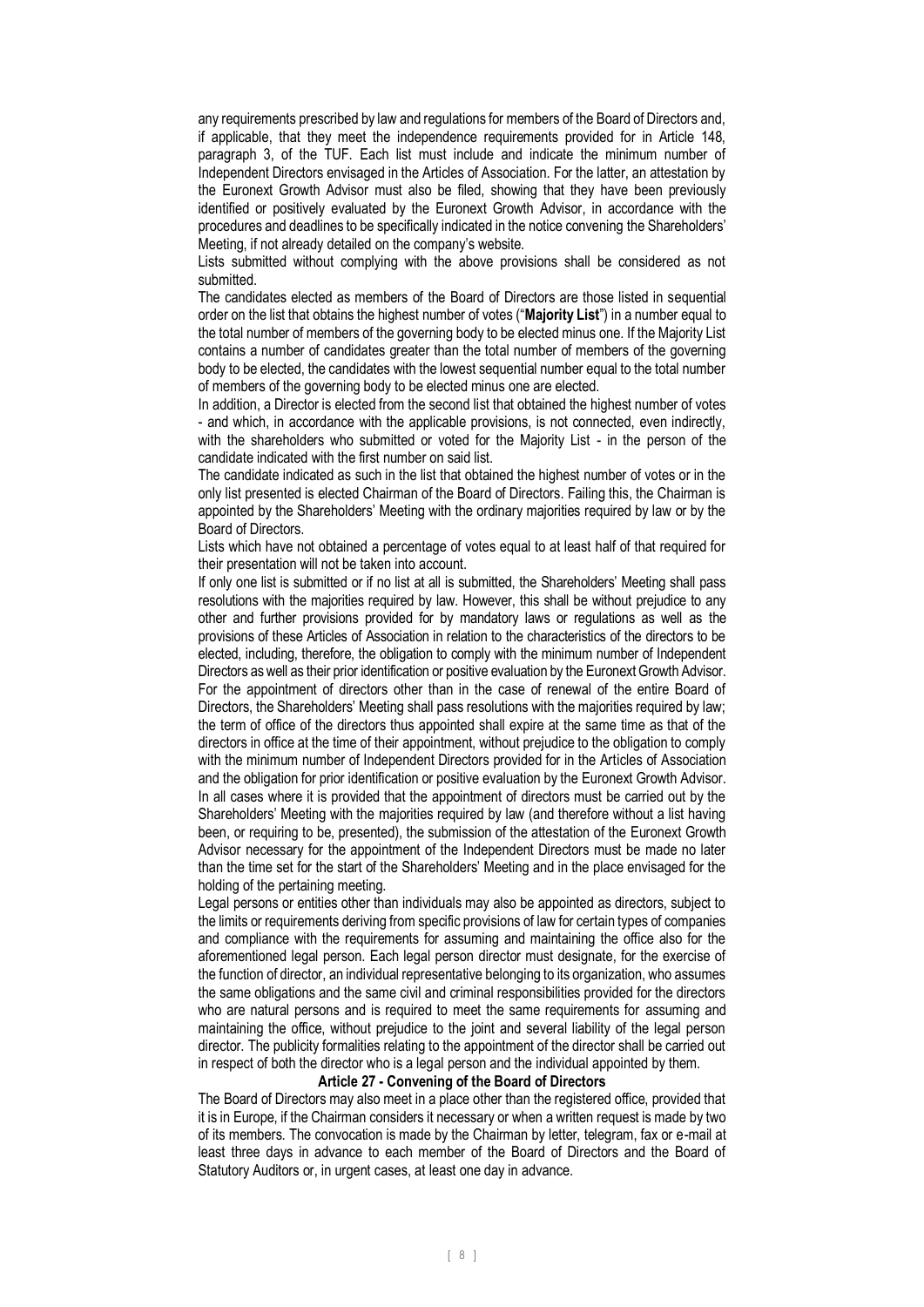Meetings of the Board of Directors shall in any case be considered validly established, including with no prior notice of convention, when all the directors and all the standing auditors are in attendance.

## **Article 28 - Quorum of the Board of Directors**

Meetings of the Board of Directors shall be validly established attending the majority of its members.

The Board of Directors shall pass resolutions validly with the favourable vote of an absolute majority of those in attendance, except where provided otherwise by law.

Board members who abstain or declare themselves to be in a conflict of interest are not counted in the calculation of the majority.

# **Article 29 - Chairmanship and minutes of Board of Directors' meetings**

The Board of Directors appoints a Chairman from among its members, when this is not provided for by the Shareholders' Meeting; it may also appoint one or more Vice-Chairmen and a secretary, even on a permanent basis and even from outside the Board itself.

Meetings of the Board of Directors shall be chaired by the Chairman or, in his absence, by a director designated by those in attendance.

The resolutions of the Board of Directors must be recorded in minutes signed by the Chairman and the secretary (or, where permitted, by the secretary alone).

## **Article 30 - Meetings of the Board of Directors held by teleconference**

Meetings of the Board of Directors may also be held by video, audio or teleconference, provided that each of the participants can be identified by all the others and that each participant is able to intervene in real time during the discussion of the items on the agenda, as well as to receive, transmit and view documents. Where these conditions are met, the meeting is deemed to be held at the place where the Chairman and secretary are in attendance.

It is also possible to hold meetings without indicating a physical location, or exclusively by digital means, provided that this and the relevant connection procedures are expressly indicated in the notice convening the meeting (except where it is a meeting with all the directors).

### **Article 31 - Replacement of Directors**

For the replacement of Directors during the year, the provisions of Article 2386 of the Italian Civil Code apply, in compliance with the special regulations in force, where applicable, without prejudice to the obligation to comply with the minimum number of Independent Directors provided for in the Articles of Association, as well as the obligation for their prior identification or positive evaluation by the Euronext Growth Advisor.

## **Article 32 - Lapsing of the Directors**

In the event of the resignation, for whatever reason, of half of the members of the Board of Directors, if even-numbered, or of the majority, if odd-numbered, of the members of the Board of Directors, there will be no co-optation or fulfilment of the requirements of Article 2386, paragraph 2, of the Italian Civil Code and the entire Board of Directors will be deemed to have resigned at the same time, and the Shareholders' Meeting must be convened without delay to appoint a new governing body.

The entire board of directors, including any directors who may resign, shall remain in office until the Shareholders' Meeting that replaces them, and in the meantime may only carry out acts of ordinary administration, in so derogating from the provisions of Article 2386, paragraph 5, of the Italian Civil Code.

### **Article 33 - Management powers of the governing body**

The Board of Directors has all the powers for the management of the company's business without distinction and/or limitation for acts of so-called ordinary and extraordinary administration.

The Board of Directors has the power, non-exclusively and concurrently with the extraordinary Shareholders' Meeting, to adopt resolutions concerning the matters indicated in the second paragraph of Article 2365 and the last paragraph of Article 2446 of the Italian Civil Code.

### **Article 34 - Delegation of powers**

The Board of Directors, within the limits and according to the criteria set forth in Article 2381 of the Italian Civil Code, may delegate its powers in whole or in part individually to one or more of its members, including the Chairman, or to an executive committee composed of some of its members, determining the limits of the delegation and the powers attributed.

The delegated bodies report to the Board of Directors and the Board of Statutory Auditors at least every six months.

In any case, the Board of Directors has the power to control and take over operations falling within the scope of the delegated powers, as well as the power to revoke them.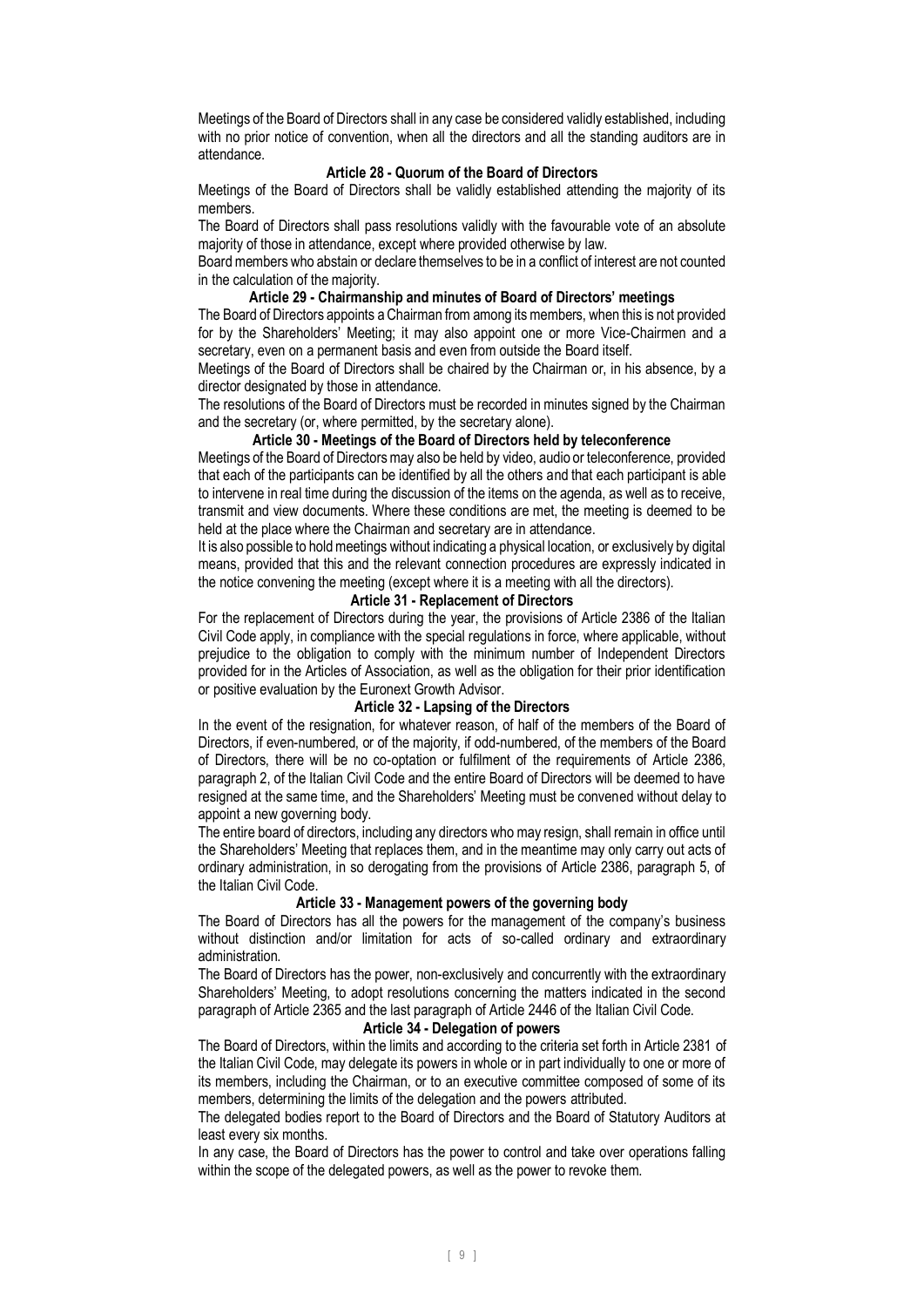The Board of Directors may set up committees or commissions from among its members, delegating to them, within the limits allowed, special tasks or attributing advisory or coordination functions.

# **Article 35 - Executive Committee**

The Executive Committee, if appointed, shall consist of a minimum of three and a maximum of seven members.

Members of the Executive Committee may at any time be removed or replaced by the Board of Directors.

For the convocation, constitution and functioning of the executive committee, the rules provided for the Board of Directors shall apply.

### **Article 36 - Managing Director**

The Board of Directors may appoint a managing director, who need not be a member of the Board, determining his functions and powers at the time of his appointment; powers reserved by law to the directors and those involving decisions concerning the definition of the company's overall objectives and the determination of the pertaining strategies may not, however, be delegated to the managing director.

The managing director avails himself of the collaboration of the company's staff by organizing their assignments and functional competences.

# **Article 37 - Remuneration of directors**

Directors shall be entitled to reimbursement of expenses incurred by reasons of their office. The provisions of Article 2389 of the Italian Civil Code apply to the remuneration of directors. The Shareholders' Meeting may also set aside in favour of the directors, in the form deemed appropriate, an indemnity for termination of the relationship, to be paid on the mandate coming to an end.

The Shareholders' Meeting has the power determine an overall amount for the remuneration of all directors, including those vested with particular positions/offices, to be subdivided by the Board pursuant to law.

## **Article 38 - Representation**

The power to represent the company in dealings with third parties and in legal proceedings is vested in the Chairman of the Board of Directors, without limitation, and, if appointed, in the Vice-Chairman, within the limits established in the resolution appointing them.

In the event of the appointment of Chief Executive Officers and the Managing Director, they shall represent the company within the limits of their management powers.

## **Article 39 - Transactions with related parties**

The Board of Directors adopts procedures to ensure the transparency and substantial correctness of transactions with related parties, in compliance with the legal and regulatory provisions in force from time to time.

For the purposes of the provisions of these Articles of Association, for the concept of transactions with related parties, transactions of greater importance, committee of independent directors, equivalent oversight body, unrelated shareholders, etc. reference should be made to the procedure for transactions with related parties adopted and published by the company on its website (the "**Procedure**") and to the legislation in force *pro tempore* concerning transactions with related parties and management of conflicts of interest.

More specifically, transactions of greater importance with related parties that fall within the competence of the Shareholders' Meeting or require to be authorised by it which are submitted to the Shareholders' Meeting with an unfavourable opinion by the committee of independent directors or the equivalent oversight body or, otherwise, without taking into account the remarks made by the above mentioned committee or oversight body, shall be approved with the majorities at the Shareholders' Meeting required pursuant to these Articles of Association, it being understood that the transaction cannot be executed if the majority of the unrelated voting shareholders vote against the transaction. The transaction is prevented only if the unrelated shareholders in attendance at the meeting represent at least 10% of the share capital with voting rights.

Even in the absence of a reasoned favourable opinion expressed by the committee of unrelated independent directors or the equivalent oversight body in accordance with the laws and regulations in force on the subject of related party transactions, the Board of Directors may carry out related party transactions of greater importance provided that the carrying out of such transactions is authorised by the Shareholders' Meeting, in accordance with Article 2364, paragraph 1, no. 5), of the Italian Civil Code. Without prejudice to the *quorums* provided for in these Articles of Association, transactions with related parties of greater importance shall be deemed to be authorized by the Shareholders' Meeting provided that there is no vote against by the majority of the non-related voting shareholders, as defined by laws and regulations in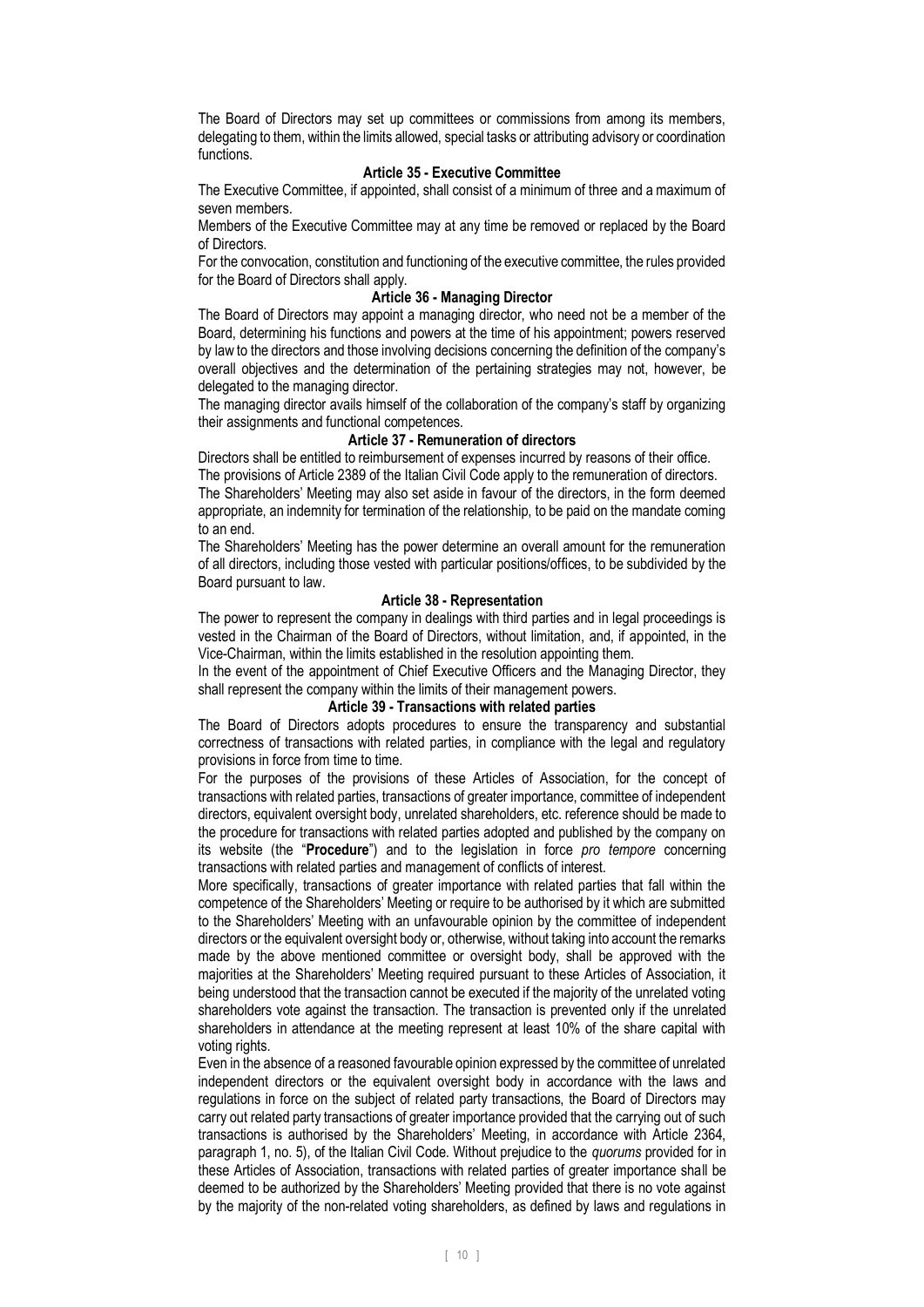force and by the Procedure. If the majority of unrelated voting shareholders vote against, the related party transactions are prevented only if the unrelated shareholders in attendance at the meeting represent at least one tenth of the voting share capital.

The procedure adopted by the company may also provide, where permitted, that, in cases of urgency, transactions with related parties may be concluded, within the terms and conditions provided for by the laws and regulations in force from time to time and/or in the procedure, as an exception to the ordinary procedures contemplated therein.

#### **Article 40 - Board of Statutory Auditors**

The Board of Statutory Auditors shall exercise the functions envisaged by Article 2403 of the Italian Civil Code; it shall consist of three standing members; two alternate auditors shall also be appointed.

All auditors must meet the requirements of eligibility, professionalism and integrity required by law and other provisions, including regulatory provisions, applicable to the company from time to time. The loss of the aforementioned requirements entails forfeiture of the office. The auditors are required to promptly communicate to the company the loss of functional requirements for employment and retention thereof.

Auditors are appointed on the basis of lists submitted by shareholders, in accordance with the procedure described below.

Each list consists of two sections: one for candidates for the office of standing auditor, the other for candidates for the office of alternate auditor, in the context of which the candidates are listed in sequential number.

Only shareholders who alone or together with other shareholders represent at least 5% of the share capital are entitled to submit lists.

Each candidate may appear on only one list, otherwise they are ineligible. No shareholder may submit or participate in submitting more than one list, not even through a third party or trust company.

In the event that a shareholder has participated in the presentation of more than one list, the presentation of these lists will be invalid if the shareholder's shareholding is decisive in reaching the required threshold.

The lists, accompanied by the professional CV of the designated persons and signed by the shareholders who submitted them, must be delivered to the Shareholders' Meeting in advance and, in any case, at the latest by the fifth calendar day prior to the date of the first convening of the Shareholders' Meeting, together with the documentation proving the status of shareholders by those who submitted them. By the same deadline, declarations must be filed by each candidate accepting their candidacy and declaring, under their own responsibility, that there are no grounds for ineligibility or incompatibility as provided for by law, as well as that they meet any requirements prescribed by law and regulations for members of the Board of Statutory Auditors.

The election of auditors shall be conducted as follows:

a) two standing auditors and one alternate auditor shall be selected out of the list that obtained the highest number of votes in the Shareholders' Meeting, based on the sequential order in which they are listed in the relevant sections;

b) one statutory auditor and one alternate auditor are taken from the second list that obtained the highest number of votes at the Shareholders' Meeting and that is not connected, even indirectly, with the shareholders who submitted or voted for the list that obtained the highest number of votes, based on the sequential order in which they are listed in the sections of the list. Should several lists have obtained the same number of votes, a further round of voting shall be held between these lists and the candidates on the list obtaining the simple majority of votes shall be appointed.

The Chairmanship of the Board of Statutory Auditors shall go to the candidate in first place in the section of candidates for the position of Statutory Auditor from the list referred to in letter a) of the preceding paragraph.

If only one list has been presented, the Shareholders' Meeting shall vote on it; if the list obtains the majority required by Article 2368 et seq. of the Italian Civil Code, the three candidates indicated in sequential order in the pertaining section appear as elected as standing auditors and the two candidates indicated in sequential order in the pertaining section appear as elected as alternate auditors; the Chairman of the Board of Statutory Auditors shall be the person indicated at the top of the section of the candidates for standing auditor in the list presented.

If there are no lists of candidates or if, by means of the list voting mechanism, the number of candidates elected is less than the number set forth in these Articles of Association, the Board of Statutory Auditors will be appointed or supplemented, respectively, by the Shareholders' Meeting with the majorities required by law.